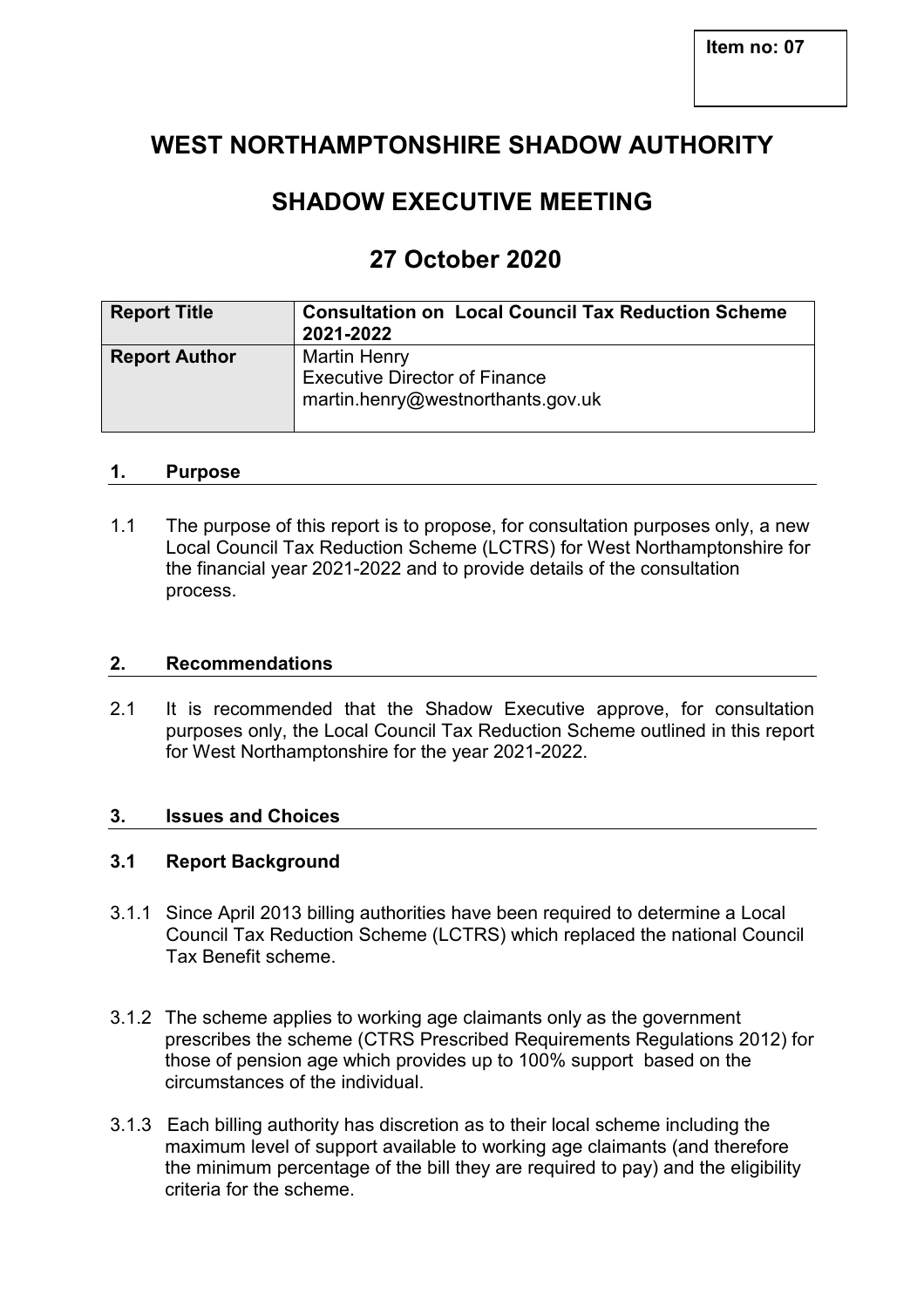3.1.4 Currently in West Northamptonshire, each District and Borough has a different LCTRS that gives different levels of support to working age people. From April 2021 the current schemes will end and a new scheme will need to be agreed.

## **3.2 Issues and Choices**

### **Local Council Tax Reduction Scheme Harmonisation**

- 3.2.1 The LCTRS must be approved and in place by 31 January 2021 and prior to that the authority must consult any precepting authority and any other persons who may have an interest in the scheme.
- 3.2.2 The Task and Finish Group recommended a consultation period of six weeks which is the required period for a meaningful consultation.
- 3.2.3 The Shadow Executive are not being asked to decide on the LCTRS at this meeting but to approve the proposal by the Task and Finish Group to go out to consultation on the scheme detailed below.

## **Details of the LCTR scheme proposed for consultation**.

- 3.2.4 The Task and Finish Group met throughout July, August and September to receive details of the existing schemes, the various options that could be taken to change the scheme and the financial implications of any proposed changes both for the new authority and the residents of West Northamptonshire particularly those in receipt of LCTRS.
- 3.2.5 Across West Northamptonshire there are currently around 21,277 residents in receipt of Council Tax Reduction, 13,000 of whom are of working age. The total cost of the current schemes is £17.7m, £9.1m of which is for working age claimants. The total population for West Northants is currently 405,050 so around 5.25% of the population receive LCTRS. The Task and Finish Group considered all the background information and proposed the following for consultation:

#### **Level of contribution for working age**

 $\overline{a}$ 

 3.2.6 The current councils have different levels of minimum Council Tax contribution that working age claimants must pay. The existing rates across West Northamptonshire are as follows:

|                          | <b>Minimum contribution</b><br>by the customer | <b>Maximum discount</b><br>awarded by the Council |
|--------------------------|------------------------------------------------|---------------------------------------------------|
| Daventry                 | 20%                                            | 80%                                               |
| Northampton <sup>1</sup> | 31%                                            | 69%                                               |
| <b>South Northants</b>   | 8.5%                                           | 91.5%                                             |

 $^1$  Note: there are two ways to calculate the scheme percentage. Daventry and South Northants calculated it using one method and Northampton used the other method. Neither are incorrect. In order to compare the schemes on a 'like for like' basis the Northampton method was re-calculated so it became consistent with the method of calculation used by South Northants and Daventry.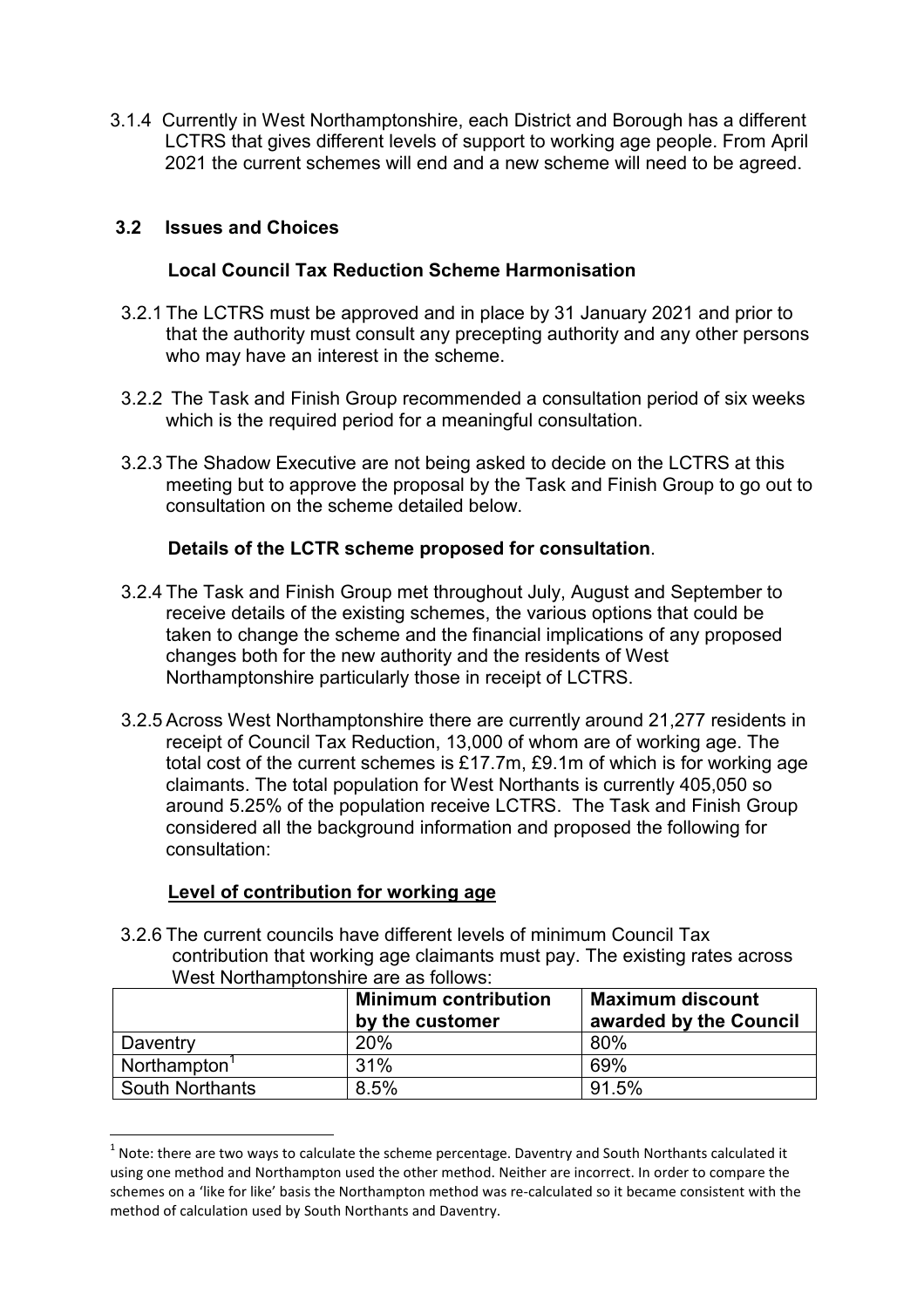3.2.7 The Task and Finish Group proposed that the consultation should be based on a LCTRS which is cost neutral for the new authority. The harmonised percentage that would have no financial impact on the finances of the new Council would be a minimum payment of 26.5% **based on current caseloads**. It should be noted that the Covid-19 pandemic may mean an increase in the number of claims for the LCTRS and this may impact on the cost neutrality of the scheme.

- 3.2.8 It is important to note that decreases from this break-even point would reduce Council Tax income. So, for example, it is estimated that a 20% minimum payment scheme would cost an additional £885,000.
- *3.2.9* The recommendation from Task and Finish Group was to consult on a LCTRS based on 26.5%.

## **Alignment of the LCTRS differences that currently exist.**

- 3.2.10 The Task and Finish Group received information on the elements of each individual scheme for each Council in West Northamptonshire. Although the current schemes are, to a certain extent, aligned there are some differences (mostly around mirroring the changes made to the DWP Housing Benefit scheme over the last 7 years) which need to be harmonised as we design a scheme for the new West Northamptonshire Council.
- 3.2.11 The proposal is to consult on the changes set out below:

 **Removal of the family premium for new claims**. Northampton Borough Council continues to award a family premium in the applicable amounts when assessing new claims for LCTRS. Daventry and South Northants Councils do not as they aligned their schemes to reflect the changes introduced to Housing Benefit. The proposal would align the scheme differences and would be in line with DWP Regulations.

 **To limit the child allowance to two children in the calculation of new claims for LCTRS**. Changes under the wider welfare reform agenda limit the child allowance used in applicable amounts to a maximum of two children. South Northants and Daventry have already introduced this change. This proposal would align the differences in the existing schemes.

 **To apply a minimum income for self-employed claimants when assessing LCTRS.** South Northants do not currently apply a minimum income to self-employed claimants. The proposal would align the differences in the schemes.

 **To harmonise the rates of non-dependant deductions in line with the prescribed amounts.** Where an adult friend or family member resides with a claimant, LCTRS is reduced by a set amount normally based on prescribed amounts and on the weekly income of the non-dependant**.** Daventry has slightly higher rates of deduction. This proposal would align the differences in the existing district and borough's LCTRS

 **To disregard 100% of War Widows and War Disablement income.**  Whilst this is not a change to the proposed scheme as all three Councils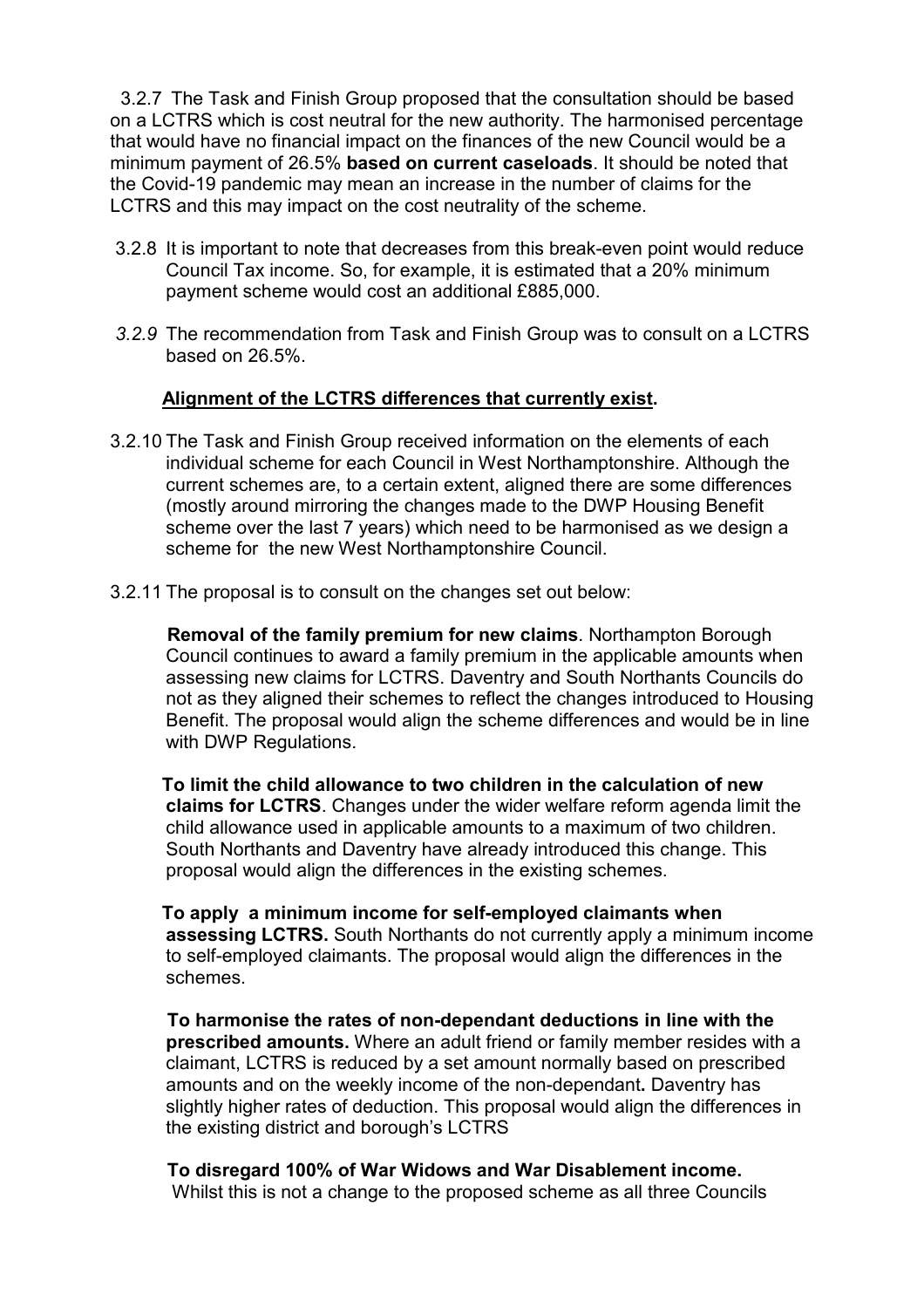currently disregard 100% of income under local schemes the proposal is for this disregard to continue at relatively low cost to the taxpayer.

# **Other options considered**

- 3.2.12 Other options for the LCTRS were considered but were not taken forward as follows:
	- Continuing with the three current schemes after April 2021. This was considered but is not currently feasible as we would need MHCLG to allow us to either defer the implementation of a single scheme or for harmonisation to take place over a period of time. Even if MHCLG allowed either of these options, it is worth noting that this would mean that residents across the new West Northamptonshire Council would not be treated the same and this would lead to confusion and differing levels of support for residents based on where the resident lives.
	- Setting the level of contribution for working age customers to a lower than break even level. This option was considered but would mean that the scheme would become more expensive and this would impact on the finances of the new Council.
	- Setting the level of Council Tax contribution for working age customers to a higher level. This would mean that the support to claimants would, on average, be less than the current level of support offered to claimants.
	- Introduction of a banded scheme. This would be based on levels of income grouped into bands. With the wider roll out of Universal Credit having taken place, this scheme could be seen as a simpler way to support people on low income. This has been discounted at this stage

# **Consultation approach**

- 3.2.13 As previously mentioned the consultation period will run for six weeks from 2 November 2020. However, it is recognised that the proposed changes have an impact on our residents and therefore the consultation process will be as full as possible and will ensure that we reach some of our more vulnerable customers.
- 3.2.14 The consultation will be an online survey and will be open to all residents, stakeholders and people representing organisations. The survey will also be available in other formats and languages upon request. There will also be an email address and telephone number for any enquiries and/or comments
- 3.2.15 The consultation will be promoted as follows:
	- Banners on all District and Borough's websites
	- Advertising on email signatures
	- Internal staff communications
	- Social Media platforms
	- Press Release
	- Liaison with the voluntary sector
	- Liaison with money and debt advice services
	- Liaison with Homeless and Housing officers
	- Liaison with the DWP (Job Centre Plus)
	- Direct emails/letter to preceptors (Police, Fire, Town & Parish Councils)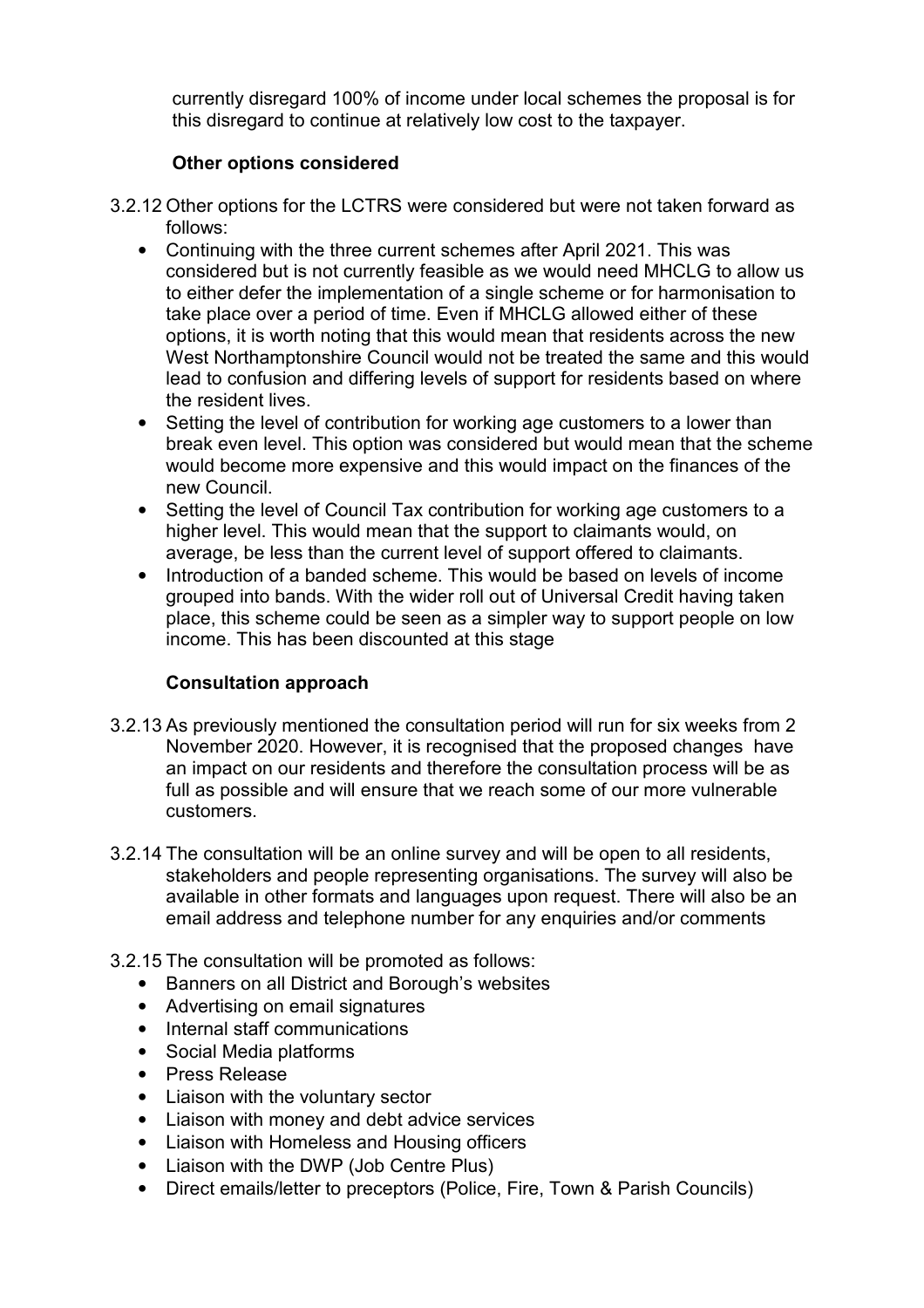- Member Briefing to be circulated to all.
- 3.2.16 The planned timetable for approval of the scheme is set out in the table below:

| <b>Milestone</b>                    | <b>Date</b>            |
|-------------------------------------|------------------------|
| Proposed scheme for consultation    | 27 October 2020        |
| considered by Executive             |                        |
| Consultation on proposed scheme     | 2 November 2020        |
| commences                           |                        |
| <b>Consultation concludes</b>       | 12 December 2020       |
| Consultation responses analysed and | 13 December onwards    |
| considered                          |                        |
| Final scheme approval by Executive  | <b>26 January 2021</b> |
| Scheme in place                     | 31 January 2021        |

# **4. Implications (including financial implications)**

#### **4.1 Policy**

4.1.1 The approach adopted by West Northamptonshire Council in respect of the Local Council Tax Reduction Scheme will be pivotal in determining the total level of resources available for the new Council. It is therefore a fundamental and key policy decision.

#### **4.2 Resources and Risk**

4.2.1 It should be noted that although the proposed scheme for consultation is cost neutral this position could change. This is due to a number of factors including the LCTRS caseload and possible changes in entitlement and the impact of Covid-19 and how it affects individuals who may need to claim LCTRS. The break-even position will be kept under review, particularly as government support for Covid-19 such as the furlough scheme changes.

#### **4.3 Financial Implications**

- 4.3.1 The estimated cost of the 2020-2021 financial year of the existing LCTRS across the three sovereign councils is £17.7m
- 4.3.2 The scheme proposed for consultation is cost neutral from a West Northamptonshire Council perspective and does not lead to any additional financial pressures on the new Council's budget. .

4.3.3 As outlined in this report the cost neutral position may change and this may lead

 to a pressure or surplus on the new Council's budget depending on ongoing caseloads.